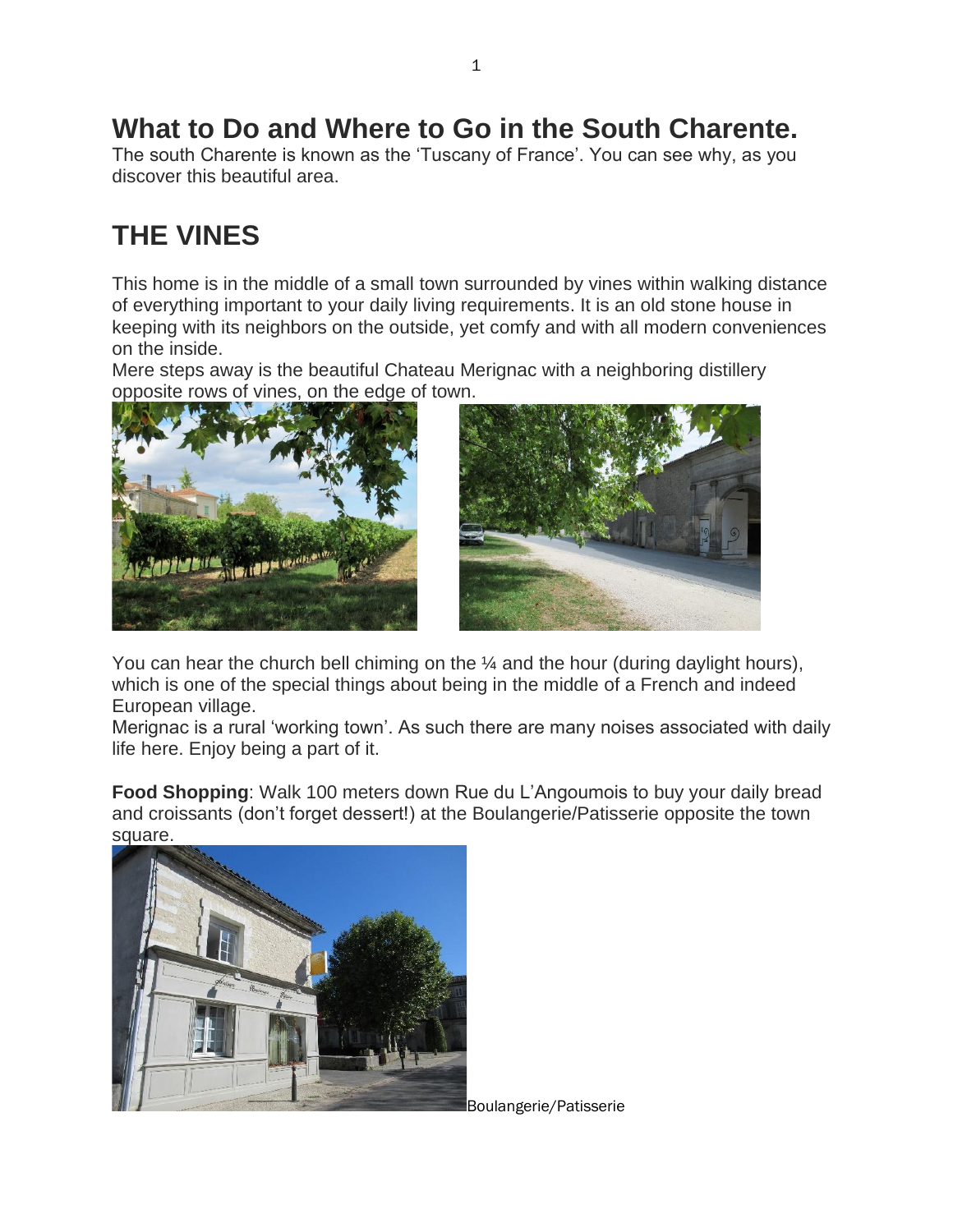The Merignac COOP convenience store has good quality essentials, but for larger family-style food shopping why not enjoy a leisurely stroll through the aisles of one of the supermarkets in Jarnac or Cognac. They are a destination in and of themselves. Take the shopping bags provided.

There is a Pharmacy and Medical Center on the main road to Route N141, within walking distance.

A Butchery and Traiteur, Hairdresser and Post Office are located in a new building opposite the large Pharmacy.

#### **Marketing/Supermarkets/Cafes/Restaurants:**

Many supermarkets are now open Saturday mornings or all-day Saturday. Some are even open Sunday morning, closing at 12.30pm. You can check opening hours online. \*In the month of August many businesses close for Annual vacation.

#### **Jarnac**

Enter 'Jarnac' into your GPS and take the route recommended. For supermarket shopping turn onto Avenue de l'Europe and follow the road to Lidl and Intermarche Supermarkets.

There is a *Bistrot du Marche* at Intermarche serving 'local' lunch, either Formule or A la Carte. Their prices are reasonable and the food is typical Charentais fare.

There is a Dry Cleaner's next to the supermarket here. There is also a car wash and petrol station.

To find the center of town look for signs indicating **Centre Ville** and follow those. There is plenty of parking in the middle of Jarnac so stop here and take a stroll along the River or through the pretty streets, and find a café for a hot or cold beverage.

*L'Alambic* or *La Comedie* are both excellent candidates, on the square. The latter is open on Sundays and has staff who speak some English. Food choices in both of these bar/restaurants are excellent and so is the quality.

For a slightly more formal atmosphere, walk across the bridge to *Le Coin Charantaise* restaurant. Their menu and food is excellent. They are open 7 day.

*Restaurant du Chateau*, 15 Place du Chateau is reasonably expensive. Open 12-Noon until 9pm.

Le Verre y Table, 42 Avenue Carnot, Mainxe. This restaurant is close to the railway line on the main road leading into Jarnac and within easy walking distance of the main square.

*Chateauneuf-sur-Charente:* Here you will find a large SuperU supermarket on the outskirts of the town, and an excellent *Market Day on Tuesday, Thursdays and Saturdays outside the Mairie* right in the center of town. It is wise to find parking away from the center and walk these ancient streets to the market where you will also find a couple of excellent Cafes. Continue walking down the hill to the Charente River, and the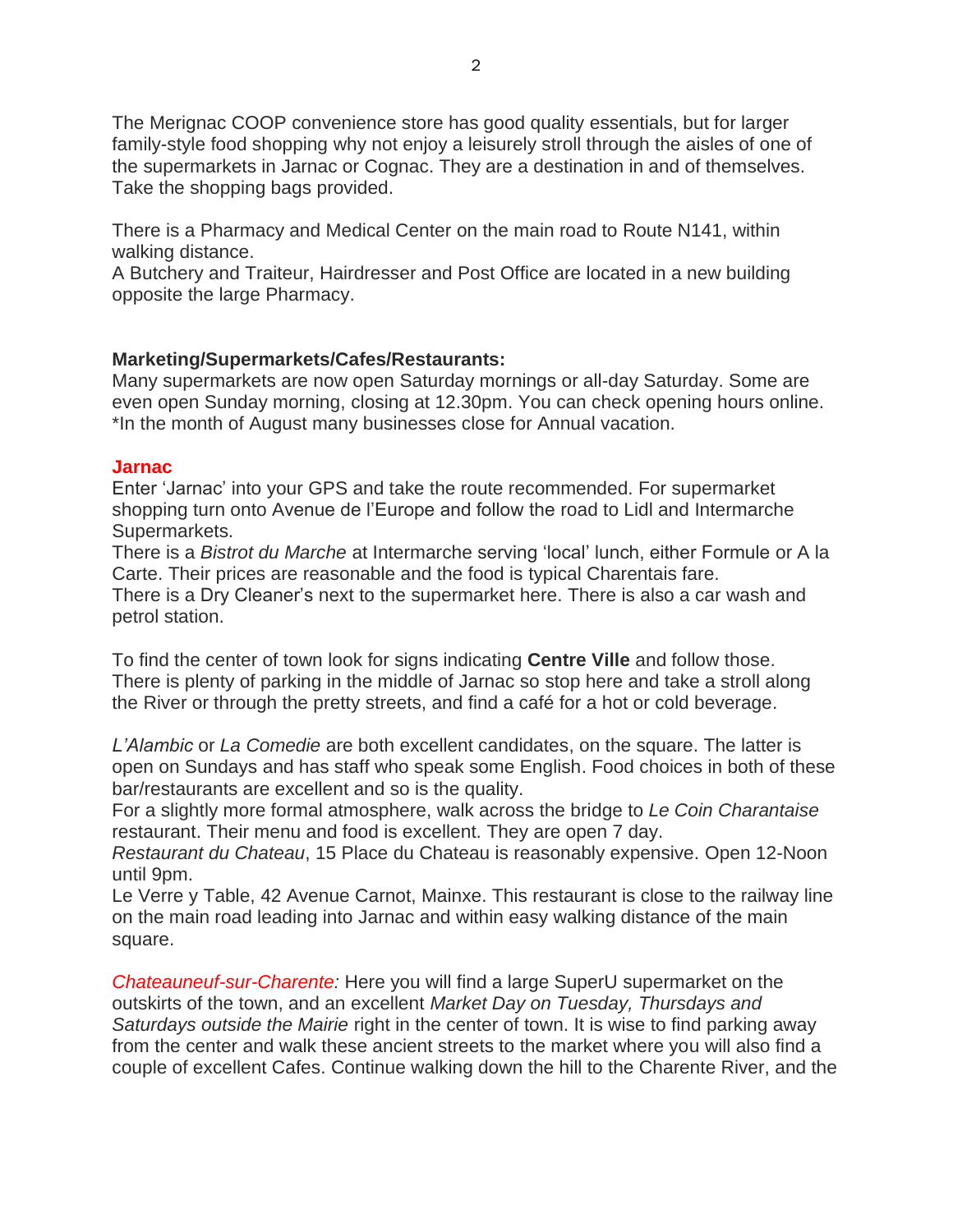path to the right of the Bridge will take you to the Parc (Le *Bain des Dames*), alongside the estuary. You can swim safely here, in the river.

It is possible to rent Kayaks across the bridge and along the street to the right.

Across the bridge you will also find the restaurant La Tonnellerie. You can walk to the end of this street past the Ecluse (lock) and the Eclusier house (lock keepers house) on the small island in the river Charente. The weir and park (Le Bain des Dames) is opposite.

**Cognac Supermarkets***:* Lidl and Auchan are in the Chateaubernard end of Cognac off N141. An Intermarche is on the opposite end of the city.

New food stores on Rue Victor Hugo include Grand Frais and FRESH, along with Boulangerie Marie Blachere, on both sides of the road.

Auchan supermarket is placed inside a Mall where you will also find Café 20 which is excellent for a typical French Petit Dejeuner. They have a Formule lunch and a la Carte menu as well.

Some of the shops in the mall include Clothing (children's and adults) Shoes, Chocolate, Opticians, Nail grooming, News agents/lottery.

Auchan sells bed/bathroom, small appliances/crockery/TV/Audio etc

Moving further down Rue Victor Hugo, stop at VICTOR at the roundabout on your right for an excellent lunch and pastries/bread and further down this road you will find one of our favourites, Fromentiere Boulangerie/Patisserie.

You can eat your pastry at both of these cafés, and order a coffee or tea there also. Fromentiere has a comfortable upstairs lounge with sofas and comfy chairs.

#### **Walking/Picnics**

You can walk freely through the vines and anywhere that is not fenced, as long as you respect the land owner's property. Do not sample the grapes please. They belong to the vineyard.

\*\*Please be aware that machinery operates in the vines at all times of the year.

The Tables d'Orientation at Moulidars and Segonzac give you views forever across the Charente Valley and are fabulous places for a wine, cheese and baguette-style picnic.

Le Bain des Dames in Chateauneuf-sur-Charente is a safe place to take children for a swim from the River Beach. It also has a playground. Plenty of shady trees are perfect for parents to relax under and watch the goings on there.

# **Towns of interest in the region:**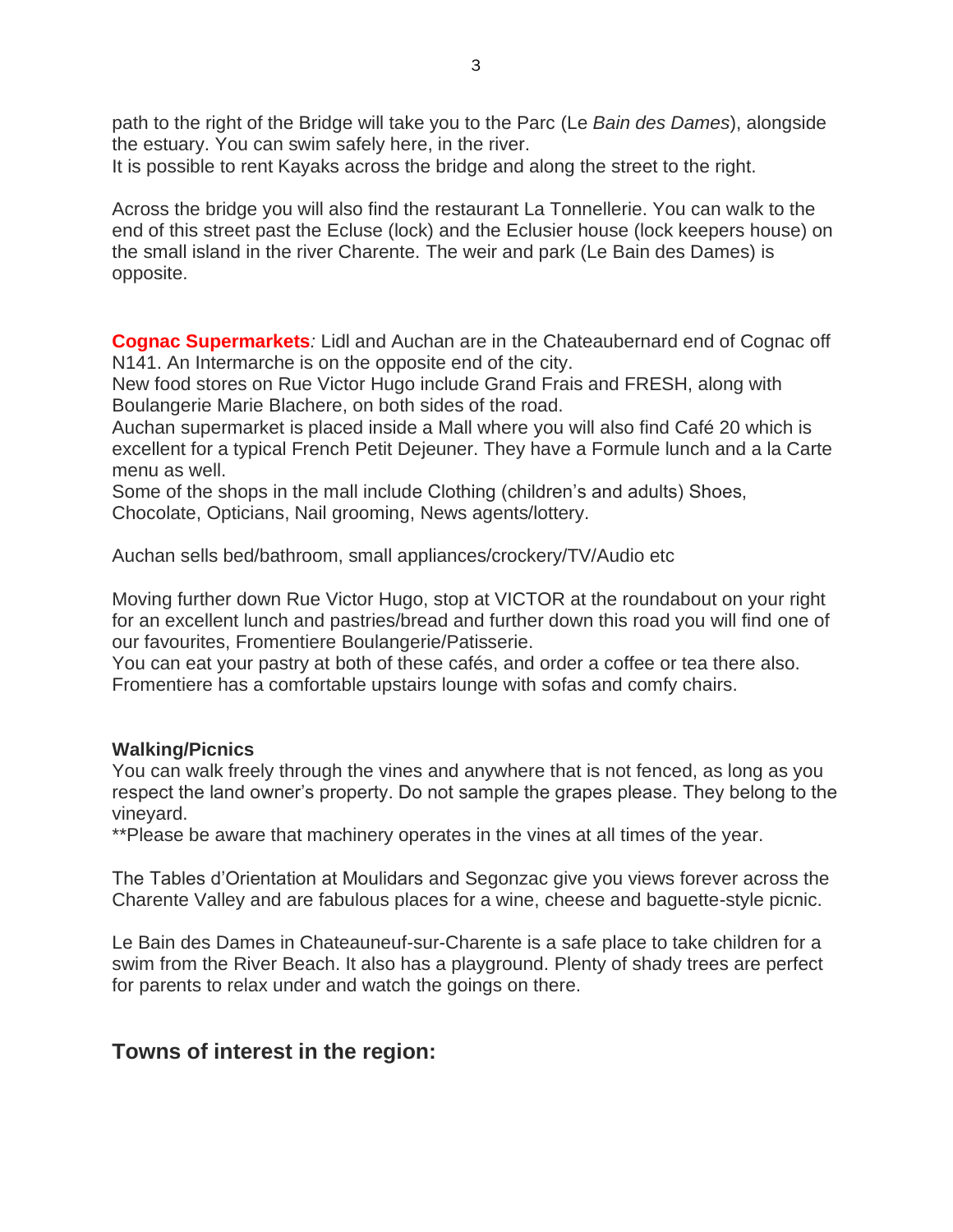**Information:** All larger towns have *Tourist Information Offices*. They are indicated on the signposts in each town. You can find them on your hand-held device also. We recommend you take advantage of their advice.

#### **Nearby towns/places of interest:**

We highly recommend a drive along the roads that follows the Charente River. Here you will find interesting small towns with glorious scenery.

*Sirueil* (on D7). *St Simeux* (on D84), is a great place for a picnic. *Vibrac* (for the swimming hole with clear water) and *St Simon* (on D22) for the Gabares , the flatbottomed boats used for transporting goods up and down the Charente River in days gone by.

In all of these towns you will find Cognac Distilleries and Wineries.

We suggest that you do your own online search on these towns to find out which wineries have summer hours for Vente Directe, sales at the door.

D22 will lead you towards Bassac where a visit to the Abbaye St Etienne de Bassac is an excellent stop, and don't forget to make your way through the garden down to the rather magical location of the riverside.

\*\*TripAdvisor has current information on restaurants in the area. This changes each year, as do the seasonal hours.

In nearby *Saint Meme les Carrieres*, you will find a water-skiing and wakeboarding facility on a lake. Sign posts are everywhere as you travel in that direction.

For more formal swimming and exercise, Cognac has a brand-new Swimming pool and exercise facility at X'eau, 1 Place de l'Azure, 16100, Chateaubernard.

Kayaking/boating is popular in Summer and Spring/Fall, and you can find these at Cognac, Jarnac, Chateauneuf-sur-Charente and St Simon. You can also launch a kayak at Saintonge, not far from the Ecluse de Bassac and the boat ramp at Bourg-Charente.

Jarnac also has a Le Boat rental/Marina

If you seek beach activities, Royan and Rochefort are both a short one hour and 15 minute journey away. There you will find gorgeous wide, white sand beaches and everything you would expect to find at the French Atlantic Seaside.

*La Rochelle,* the St Tropez of the north is approx. 1 ½ hours by car, and is a must-see destination. If you don't want to drive, you can catch the train (SNCF) from the nearby station in Jarnac, which brings you into the station in the middle of the Old Town (Gare de la Rochelle), La Rochelle. You may have to change trains mid-way (in Cognac) but this adds to the adventure.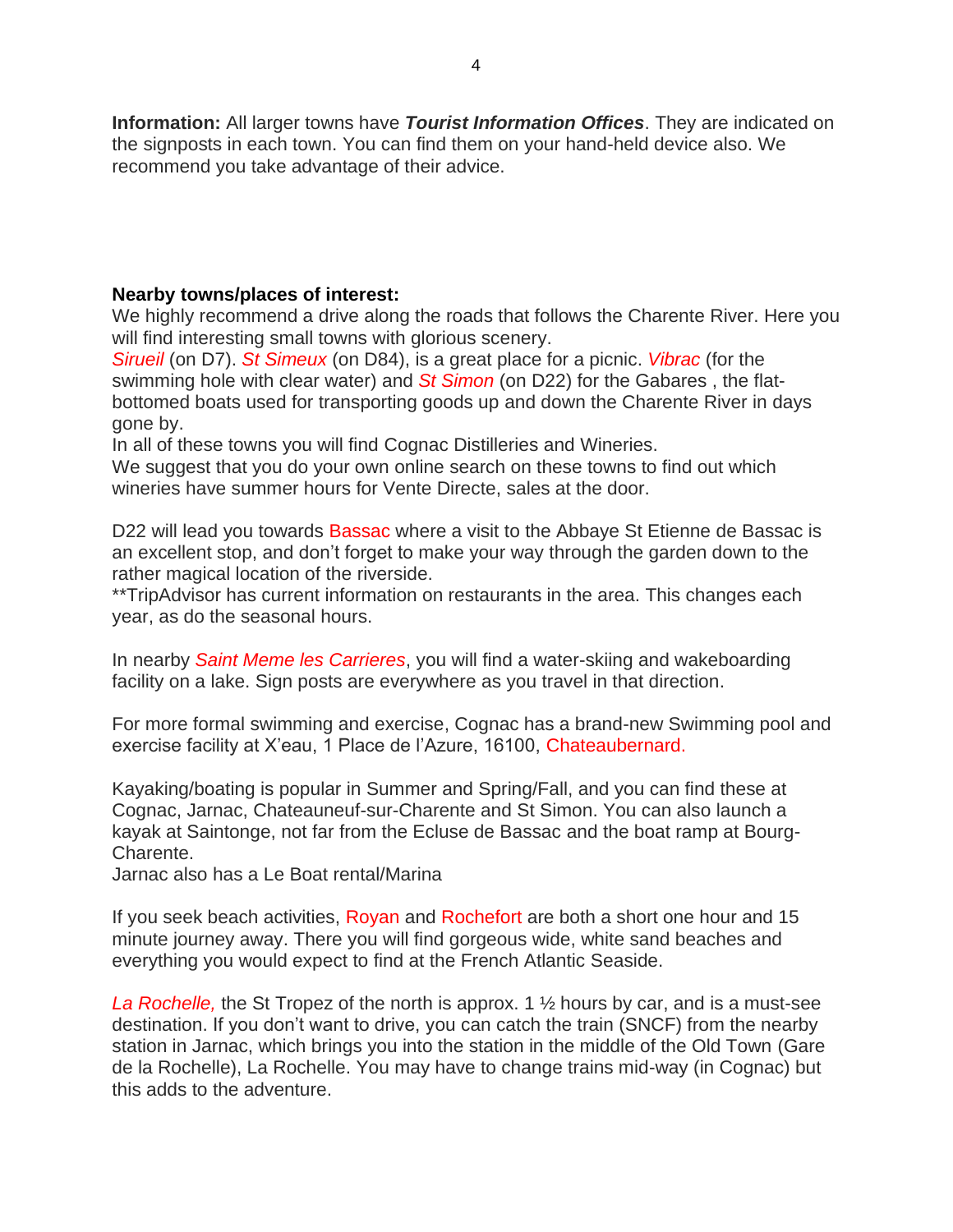This coastal city has wonderful cobbled, mostly pedestrian streets, 17<sup>th</sup> century buildings, plenty of cafes and restaurants, patisseries, and high-end shopping that includes Galleries Lafayette. Don't leave town without enjoying one of the multitude of flavors at Ernest La Glacier. It is worth walking the Port de Plaisance to the end, and the old harbor, front and center in town. Night life is good in summer and there are any number of excellent restaurants for special meals.

Visit the Aquarium and the ancient fortifications. La Rochelle boasts numerous museums.

Catch a Ferry out to the Islands, either one at a time, or do all of them on a sight-seeing tour.

*Jonzac:* A Chateau sits front and center in Jonzac and if you walk down the right side of the street (going downhill) you will come to the delightful Salon de The du Chateau, with one of the best selections of Glaces (Ice-creams). The Patisserie is also worth a visit and you can purchase coffee and tea to drink alongside your choice of patisserie. There is inside and outside seating during warmer months.

Continue down this main road and under the ancient archway. Turn sharp right and you will find another glorious selection of Patisserie and Boulangerie at this popular store. There are only two small tables inside, so make your selection and walk back up to the chateau for a picnic with a view.

There is a brand-new Swimming complex and Spa (Les Antilles de Jonzac, Water Park) in this town which features a Thermal Spa.

Le Base de Loisiers de Jonzac, near the Parc des Antilles, provides for water sports, kayak and Pedal boat rentals etc. Suitable for all ages.

**Pons:** Known for its many National Monuments dating from the 12<sup>th</sup> Century. Situated in the southern Charente Maritime, the Lords of Pons (silent s) built an imposing Chateau and Donjon (Keep) here overlooking the Seugne River below.

Worth visiting is also the Grand Escalier, built in the  $17<sup>th</sup>$  century to better access the town from the river/valley floor. Ascend the Keep of Pons, the square tower, and enjoy the view below.

From the Centre Ville there are some excellent Cafes to choose from to enjoy the view. Try the Café du Donjon at 5 Place de la Republique.

The huge public parking lot is in the middle of town near the Tower and the Chateau and Gardens.

Pons is a Protected UNESCO Site due to its  $12<sup>th</sup>$  century churches,  $17<sup>th</sup>$  century artwork and its status as being on the Route for the St Jaques de Compostela, to Spain.

Visit Le Chateau des Enigmes de Pons. This property is great for all ages.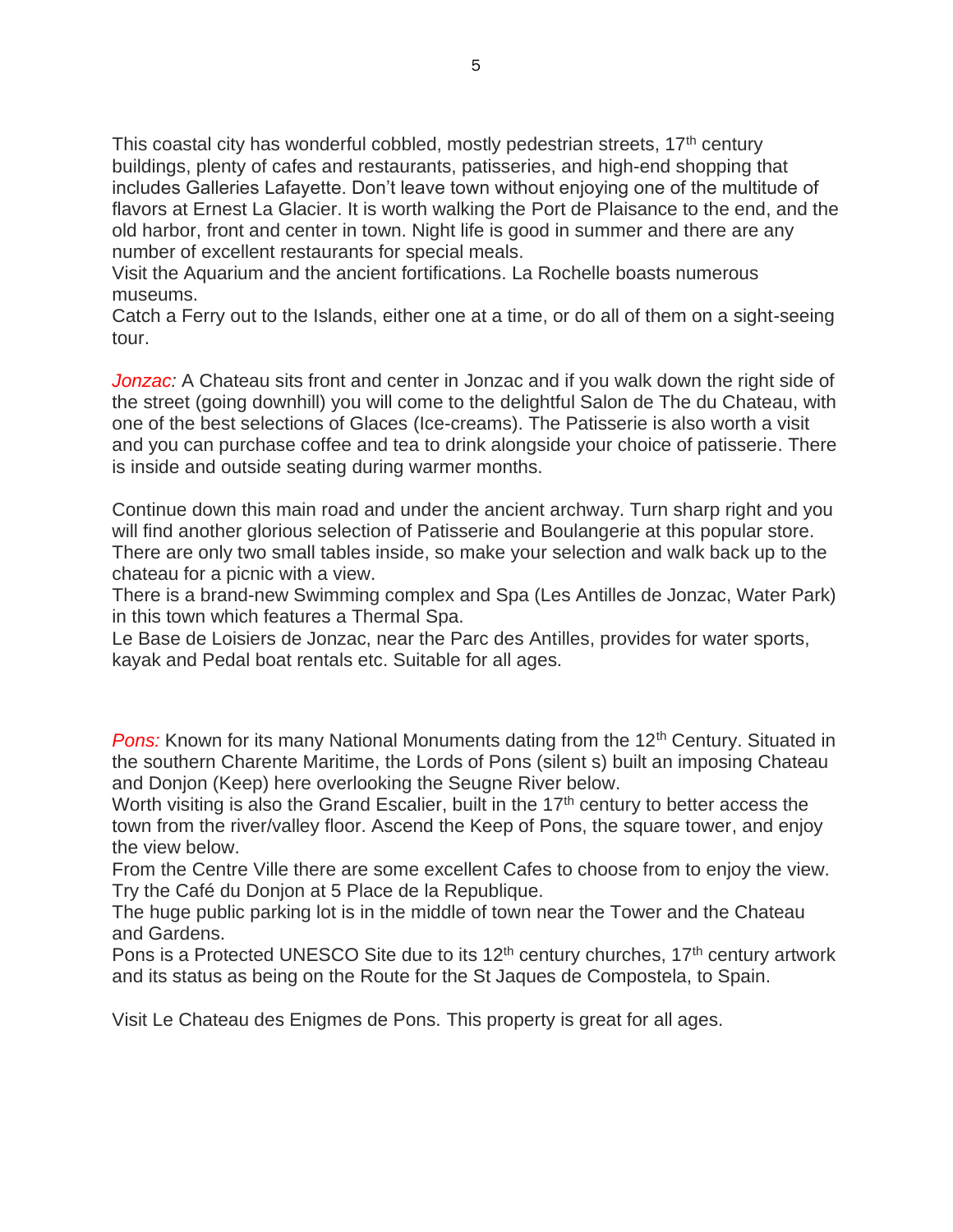#### *Charente Maritime:*

The Department boasts the second longest hours of annual sunshine after the Cote d'Azur and frost is virtually unheard of.

Tee shirts and shorts are the norm in October. The climate has changed gradually all over France and here is no exception. The Belle Saison now stretches from April to October with frequent sparklingly, fine, warm days outside of the Summer heat.

Rochelais (locals of La Rochelle) keep up the Christmas rendez-vous, turning out in droved to bask on sunny terraces outside cafes and bars along the Vieux Port.

The low-cost flights to La Rochelle may well induce more British visitors to enjoy what Germans and Scandinavians and of course the French have known for ages; The west coast is less crowded, the beaches are glorious, the beaches offer a gamut from the calmest, wave-less family bathing spots to the fiercest surf, for the sporting. The locals, particularly on the islands, are laid-back and genuine and haven't succumbed to the greed and corruption associated with the better known, over-priced resorts in the south of France.

Of course, you might chance an out of season visit and be unlucky with the weather. The rainy day is an opportunity to do some sightseeing and maybe learn something of the history which gave this area its fascinating heritage. Museums these days are attractive and often interactive and hi-tech, aimed at interesting both French and international school-aged children and visiting grown-ups.

#### *Salt:*

To appreciate the very distinct atmosphere and architectural styles of the Charente Maritime inland cities and the islands of Re, Orleron and Aix, one needs at least an inkling of the maritime history of this key point on France's west coast. Les Anglaise (the English) have had more than a hand in the story.

Besides substantial prehistoric remains and the architectural legacy of the Romans, the inland part of the Department abounds in magnificent ecclesiastic and secular architecture.

The wealth accrued through the salt trade was often spent, in the fervent religious Middle Ages, on endowing Churches, Hostels and Abbaye. All over Saintes and the Saintonge are signs of the facilities for welcoming exhausted pilgrims on their way to Santiago de Compostela along the Via Turonensis.

#### *Saintes and Romanesque Saintonge:*

To spread Roman ideas throughout the empire, the Emperor T Augustus wanted an east-west road to link Lon to Saintes, then inhabited by a Celtic tribe called Santons. Much of the rocky spur where the city is founded has disappeared into the hillside, now too built-up to allow further archeological digs.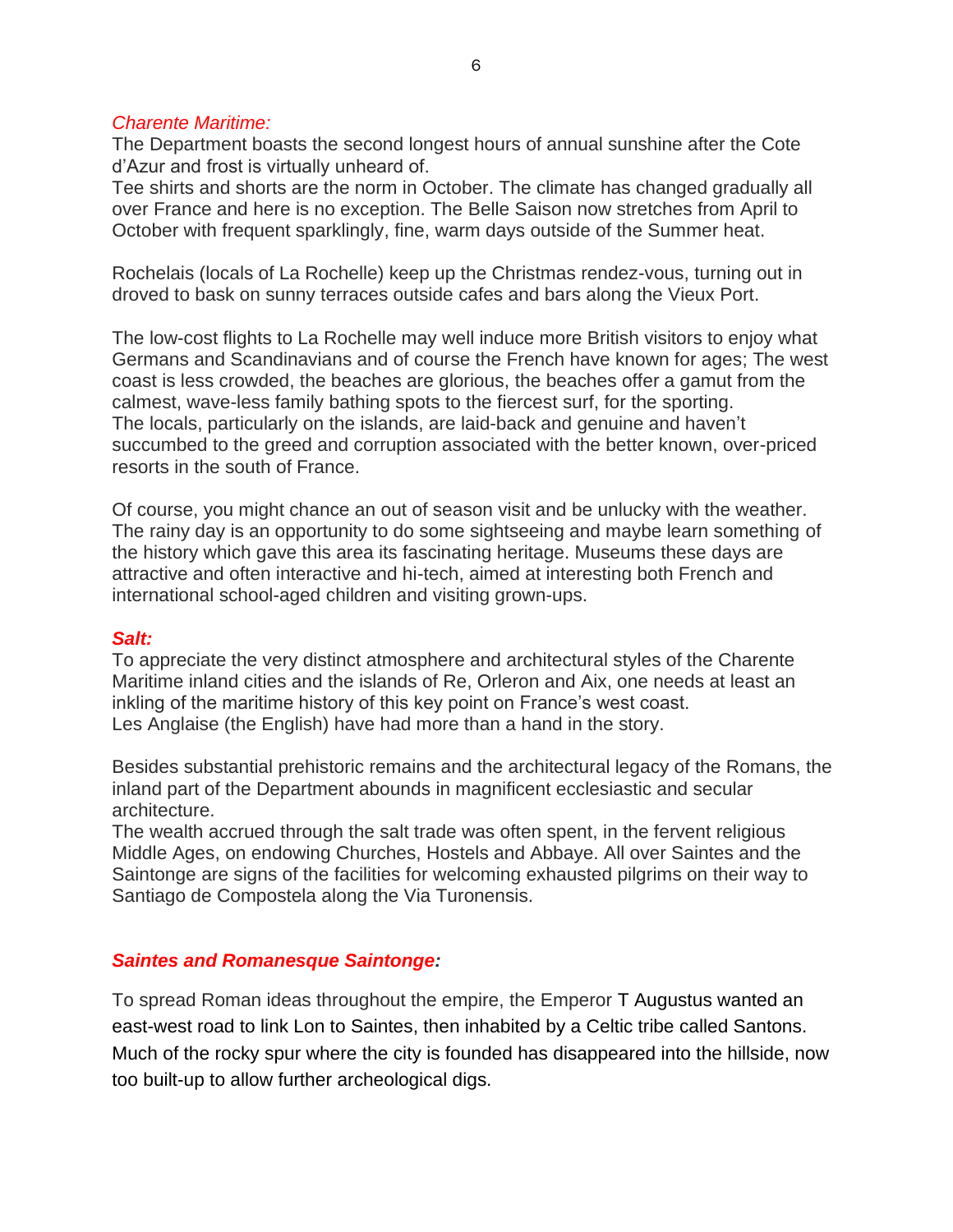Away from the main town, the 1<sup>st</sup> and 2<sup>nd</sup> C Amphitheatre was not built on high ground but in the valley, easily accessible from the old Roman road. At one end of the Gallo-Roman Amphitheatre is the Porte des Vivants where notables arrived in procession and the gladiators and lions entered the arena. Opposite is the much lower Porte des Morts through which victims were carried out feet first.

Saintes has always had a special significance in Christiandom.

The first bishop, Saint Eutrope preached in the area before being stoned and then beaten to death. His relics, in the crypt of the church dedicated to him, were venerated by pilgrims on the road to Santiago de Compostela. The pure lines of the Romanesque arches contrast with the ornamentation on the capitals where Gothic plant and geometrical motifs flourish.

The power wielded by Saintes Catholic bishopric, under the See of Bordeaux, served to counter the Protestant stronghold of La Rochelle in the 16<sup>th</sup> Century.

In the 17<sup>th</sup> Century, Henry the  $4<sup>th</sup>$  modernized the defenses of the feudal chateau but these were to be partially demolished twenty years later on the orders of Louis 13<sup>th</sup>, who though they might be too tempting a stronghold for the Protestants or English to Seize.

Fine private hotels built by wealthy Cognac merchants make up the towns chic quarter. Off to the left is the Musee de l'Ecevinage with collections of Sevre porcelain. Next to the Porte Germanicus is the Musee d'Archeologie, an ex-abbattoir which houses a small part of the Saintes enormous collection of Roman finds.

The river today is the haunt of pleasure craft, anglers and holiday makers who come ashore from their houseboats here for a spot of relaxation, sightseeing and history, in Saintes.

Not too far away is the Benedictine Abbey of Fontdouce, founded in the 12thC in a peaceful valley protected by woods on one side. The abbey's name comes from the stream that crosses the land; Fontaine Douce.

The Abbey was used by pilgrims on the route from Aulnay, who wanted a tranquil stop on the way to Santiago de Compostela. Fontdouce was a far cry from the pomp and circumstance found in Saintes.

This beautiful place is well worth the detour – even Eleanor of Aquitaine and Louis  $9<sup>th</sup>$ stayed here. Little of the original church remains but the site gives a fascinating insight into monastic life as the monks living quarters are still intact, including the plumbing!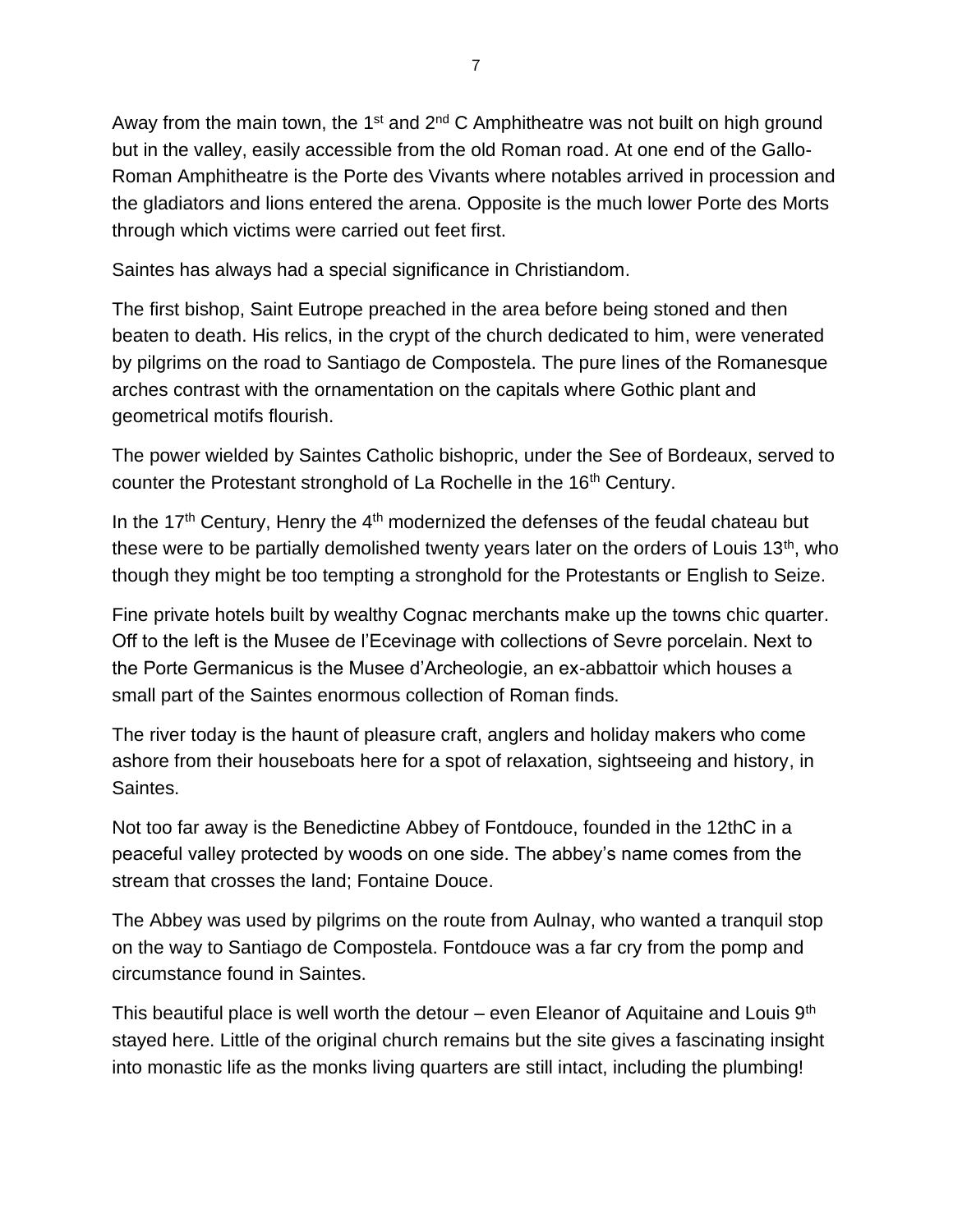Some of the vaulted gothic rooms are in good condition and in the Summer you can enjoy classical and jazz concerts here.

The city of Saintes, originally called Mediolanum, was developed in the 1st centuries before and after Jesus Christ, reaching approx. 15,000 inhabitants. Many public monuments were erected, such as the Arch of Germanicus in the years 18/19 A.D. The baths and the aqueduct were also constructed during this time.

The Amphitheater can accommodate 15,000 spectators, the totality of the local population at the time it was built. It was built of ellipsoidal shape. It measures 126m by 102m.

Imagine the Chariots entering the portal at the bottom of the theatre, and the crowds cheering from the tiered seats still very much in evidence today.

Nowadays this site is calm and welcomes visitors all year for free or guided tours. In addition, during the summer season, festivals and concerts revive the arena.

There is a boutique shop with a Salon de The. Audio guides are available for a small charge.

# *Saint-Jean-d'Angely*

A quiet inland town, the old quarters in the historic center are largely pedestrian, cobbled alleys, timber-framed facades, tiny squares and fountains and striking features like the clock tower archway and the royal Abbey.

Between rows of poplars and water meadows, the Boutonne River winds lazily around the town, its towpaths used for strolls and its waters for canoeing. Why not check out the canoe club?

The Boutonne has other aficionados among anglers who catch pike, sander and carp. Families flock to the Boutonne's leisure center where the lake has attractions for families. The Atlanty's Aqua Center offers water fun and fitness for all ages.

There are good restaurants and pubs worth trying out. In summer, some cafes organize concerts and the banks of the Boutonne and the little squares resound to the rhythms of Jazz, Latino or Country n' Western.

Saint-Jean-d'Angely was already capital for Basse Saintonge by the 9<sup>th</sup> C, with the founding of an Abbey to house a major relic – Saint John's Skull.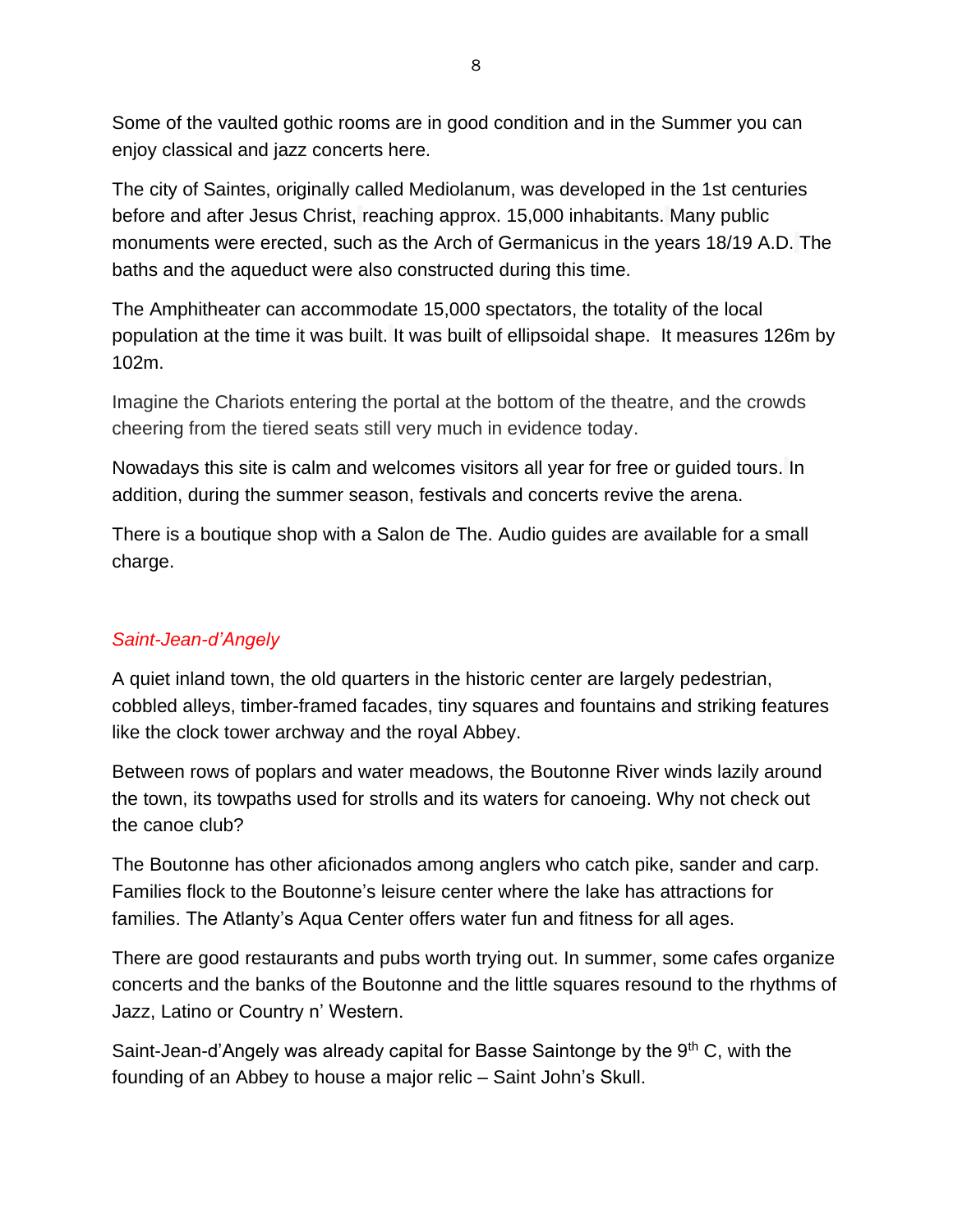Since then the fortunes of the little town have been inextricably linked to those of the Abbey. The Abbey itself has been rebuilt several times but there remain traces of each stage of its development that are fascinating to follow, from the Gothic chevet, now part of the bell tower to the 18thC library and staircases.

Saint-Jean has quite a few antique dealers and there are a number of local bric-a-brac and antique fairs between April and October. Twice a week the town center is taken over by a lively market, the atmosphere and the shoppers lingering on café terraces into the afternoon.

From Saint-Jean-d'Angely you can explore the peaceful, un-spoilt countryside of the Vals de Saintonge.

### *Vals de Saintonge*

Local white stone and water courses mark the countryside of the Vals de Saintonge. Pilgrims crossed this peaceful rural area for centuries and you can explore the wealth of historic monuments and beautiful scenery.

*Cognac:* The covered market is open every day of the week. If you have a hankering for English cakes and biscuits, be sure to visit the market during the week. You can't miss the English cake stall. The bi-lingual English owner isn't there on Sundays! You can sit down for a wonderful fresh seafood lunch inside the market building. Prices vary according to the season, of course.

Find parking (some is paid) and take time to wander the old town and make your way downhill to the Charente River. You can walk alongside the river on the newly refurbished boardwalk all the way down to the Port de Plaisance on the old town side, or opposite, past the Distillerie Hennessey, and into the countryside.

Restaurants and cafes abound. Take your pick!

Enjoy the river-side restaurants but be prepared to pay a little more. Conversely, visit a Boulangerie for a Sandwich, and enjoy eating your dejeuner sitting on the banks of the river in a shady spot.

Tours of the Hennessey and other distilleries are well publicized.

There are plenty of Wine,Cognac and Pineau Cognac stores to make your purchases of the local offerings.

\*Cognac is famous for its early July Blues Festival featuring bands such as Toto, and for many years, Santana.

Cognac is also home to Grey Goose Vodka! Just thought you might like to know that The Chateau de Cognac Royale, a 10<sup>th</sup> century Chateau is home to Baron Otard Cognac. Tours are available here. It has an interesting history with no less than 9 French and English kings having passed through its gates.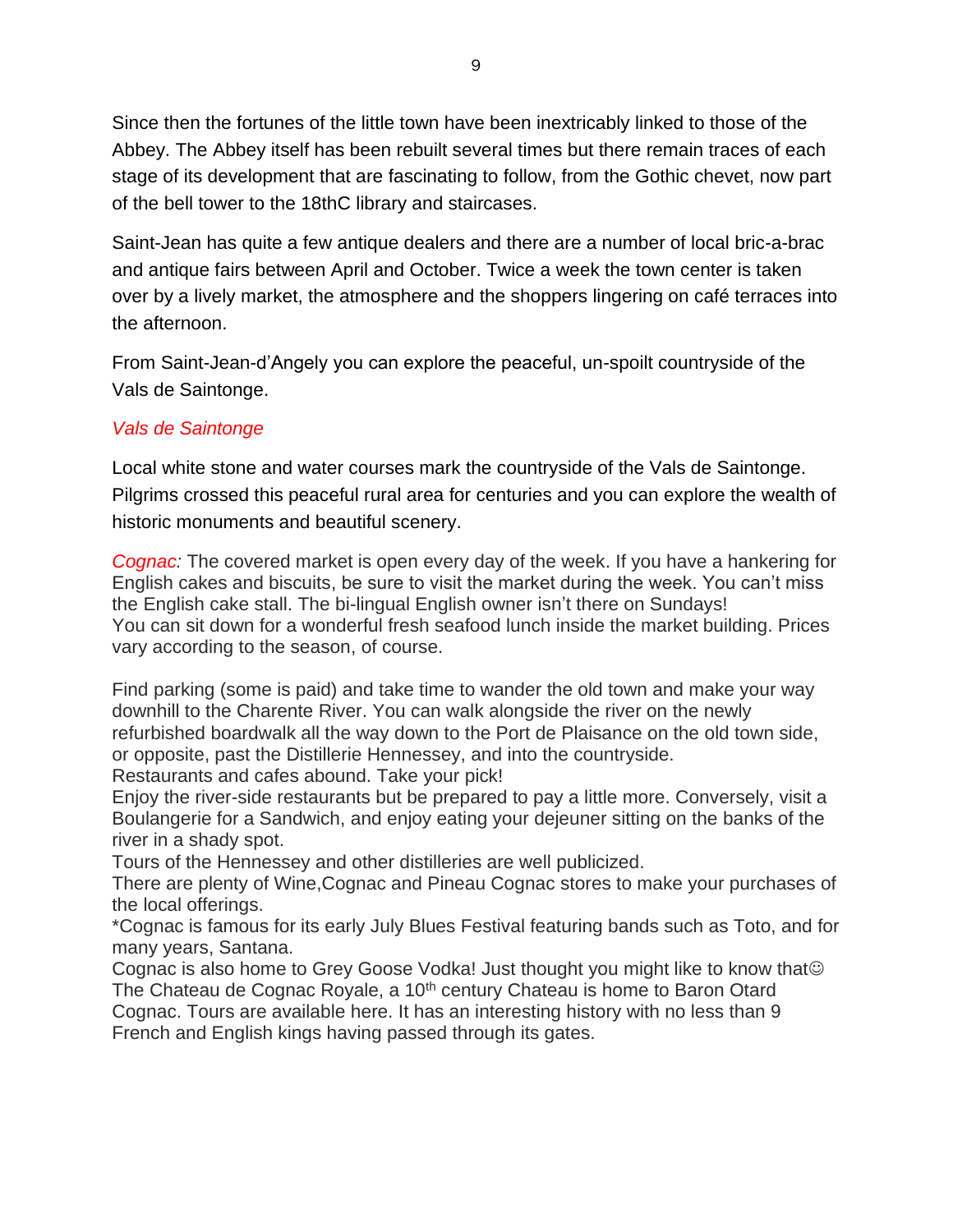*If you are up for a longer drive and a full day out, venture to the following fabulous destinations.*

#### *DORDOGNE:*

*Brantome:* No visit to this area is complete without a day-trip to the lovely Dordogne town (known as the Venice of Perigord) of Brantome. The beautiful 8<sup>th</sup> Century Benedictine Abbaye founded by Charlemagne, the Dronne River, the markets (Crazy crowds on a Saturday), quaint, skinny streets, parks and the amazing markets make for some crazy times to find parking. Go early!

As you enter this town, you notice the houses built into the limestone cliffs. There is a fabulous Troglodyte Cave with a scene of the Last Judgement carved into it. The Original Abbaye was destroyed by the Vikings, and the Abbaye that now stands in its place was started in the 10<sup>th</sup> Century. Its restoration was completed in 1850, so the buildings you see today, span 800 years. The Bell Tower could be the oldest in France, having been dated back to the 11<sup>th</sup> century.

*Brantome* is a good example of Medieval and Renaissance Architecture. While in the area visit the *Grotte de Villars,* one of the most impressive cave systems in the Perigord Region and the only one to have both prehistoric paintings and Rock Formations.

*You could combine your visit to Brantome with a side trip to…*

*On the way to Villebois-Lavalette, take time to visit the Chateau de la Mercerie. This stunning building was built in the 19th century by two brothers. Its history is noteworthy. Visits to the Chateau take place from April through November. In French every afternoon, In English on Tuesday mornings only. Phone 07-89-63-03-57, Mr Georges Mesnard, for more information. There is a charge of 10 euros per individual. Group rates also apply.* 

*Villebois-Lavalette*: For a special experience on the Charente/Dordogne border, travel in the summer months through wide open fields of Sunflowers, wheat and maize to this Medieval town where the open-air market is held on a Saturday under the ancient Halles roof. Climb the hill to the Eglise (church) overlooking the stunning countryside. Driving west from here, you will encounter the lovely small Dordogne town of *Verteillac*  where you can enjoy a beer or wine and a meal, sitting outside or in, next to the church in the central square *at Le Calice*, an English Pub.

**Brocante**! If you want to experience a true Brocante sale, Verteillac is THE place to find it. More than 100 stalls on Sunday morning on the 1<sup>st</sup> Sunday of every month. Find parking where you can. It will be crazy busy, but it is worth it. Arrive early! There are several cafes/restaurants to sit outside and enjoy all the activity. There is an excellent Boucherie and Patisserie just around the corner. Parking is an issue, per usual. Be patient!

*Riberac*, approx. an hour south, on the Charente/Dordogne border has an excellent **FRIDAY MARKET**. There are plenty of coffee shops/bars and an excellent patisserie on the market square for your food and drink, or purchase from one of the many vendors selling typical local food.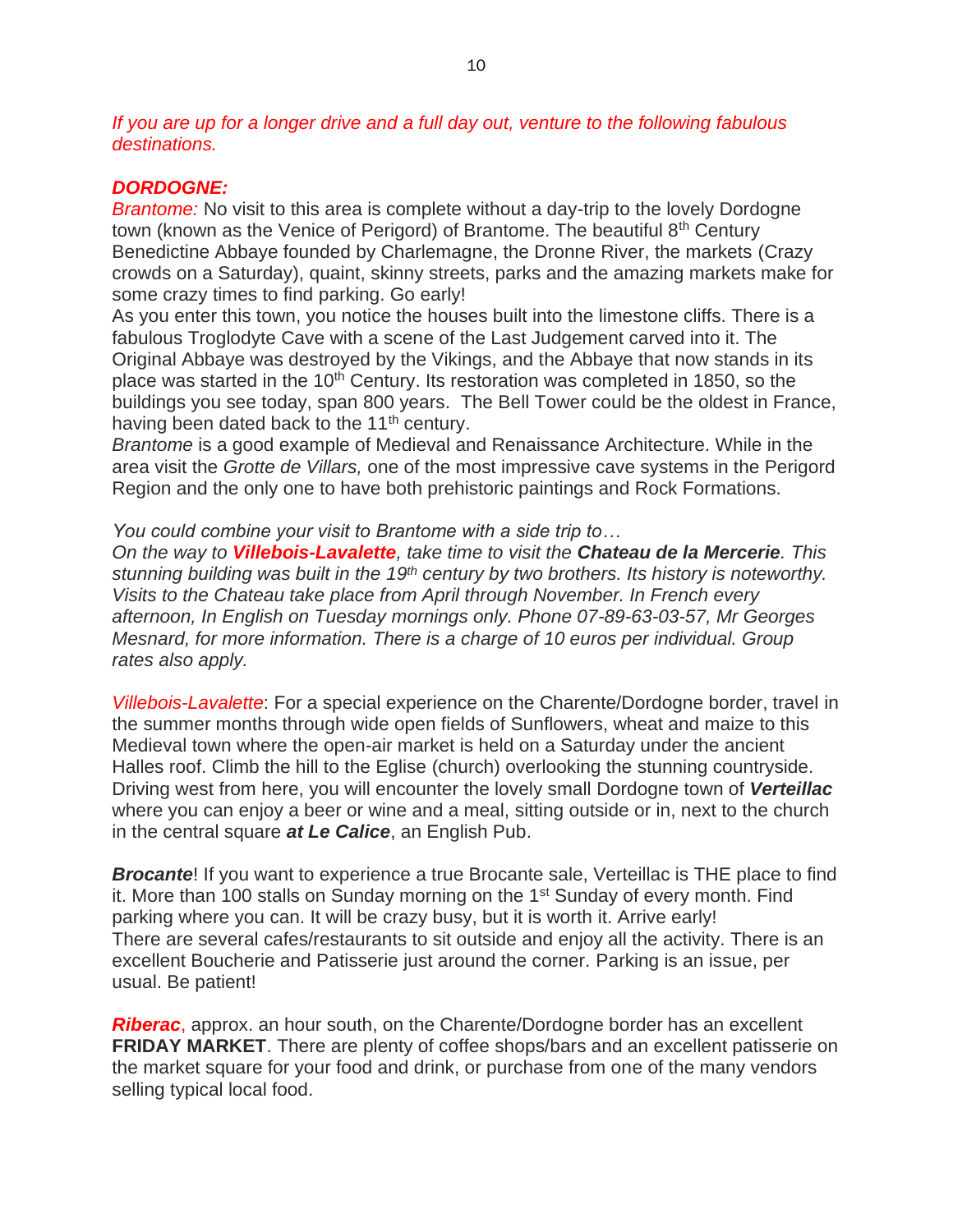#### *GIRONDE:*

Allow a complete day to visit this jewel of a place. *Saint Emilion* on a fine day is sublime.

*Saint Emilion*: Since 1289 the land around this beautiful town, have been growing vines. One of the most attractive 'wine' towns in France, and a UNESCO protected town and vineyards. We highly recommend a visit to this glorious place. It will be super busy in June, July and August. Don't miss the opportunity to enjoy a meal in a restaurant overlooking the fabulous view. There is plenty to enjoy here. Don't forget to sample the wine!

#### *Bordeaux:*

The Cite de Vin is a futuristic building especially built to showcase the famous wines and vines of the Bordeaux region. If wine is your reason for coming to this region, then a visit to this museum is a must!

Learn about the differences in the region and why the wines are so sought after. There is an excellent restaurant on site.

Cultural events happen year-round in this lovely city on the Garonne River. Summer is of course, the time for outdoor concerts and other events.

If shopping is your preferred activity, try walking the length of Rue St Catherine. It is the longest pedestrian shopping street in Europe. It is well worth it.

All activities can be found by googling, of course.

If it is Museums that you seek, you can spend a day wandering the many: Musee des Beaux –Arts, Musee des Arts Decoratif, Musee des Chartrons, The Jardin Publique, Musee d'Histoire Naturelle, Centre d'Art Plastique Contemporaine (CAPC).

#### *Tour of the Medoc:*

The Medoc vineyards produce some of the finest wines in the world. The area enjoys a mild and humid climate ideal for growing vines. Soils are the perfect mix of gravel, sand and clay. For Winery visits, check out Chateau Mouton Rothschild, Chateau Pichon-Longueville, Chateau Beychevelle, Chateau Cos d'Estournel, Chateau Lafite Rochschild, Chateau Latour and Chateau Margaux, all names the serious wine drinker will be familiar with. Make your own tour for a day. *Make sure you have a Designated Driver with you for the return journey.*

#### *Arcachon Basin*:

Known for its Oyster Cabines, fishing huts on stilts out over the tidal waters, and of course the famous Dune du Pyla. It is the highest sand dune in Europe.

Head towards Bordeaux and follow the signs to Arcachon. Don't forget to stop at the small seaside towns and find Cabines where fresh oysters are literally delivered to the restaurant door. Parfait!

The Chateau Deganne is now Arcachon's Casino. Other places of interest include the Parc Ornithologique, Ile aux Oiseaux, Domaine de Certes. A visit to the Arcachon Basin makes for a fun-filled day trip.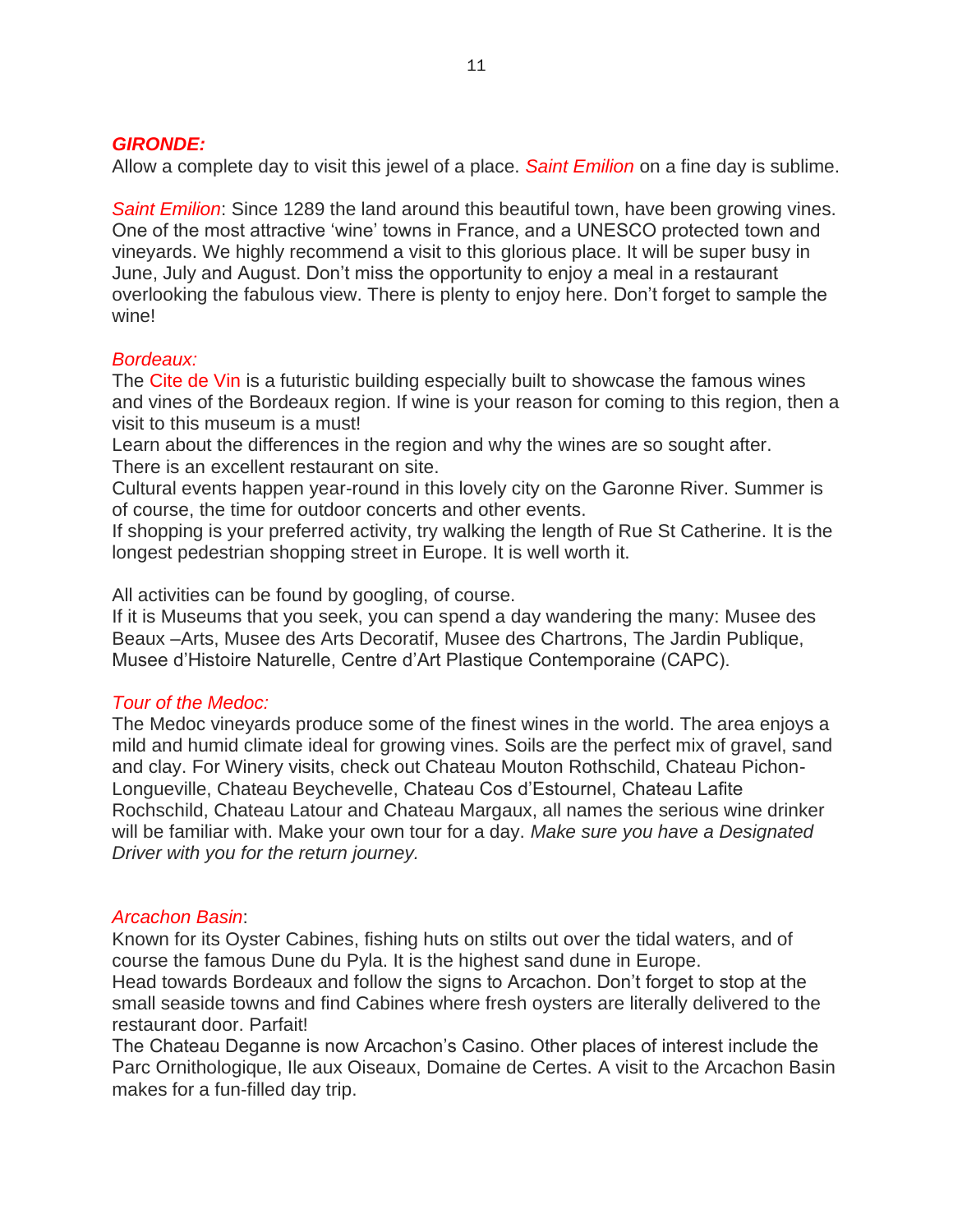#### *CHARENTE:*

*Angouleme*: Is the Capital of the Charente Department. A Bastide (fortified) town, Angouleme is set on a meander in the Charente River. It is the Comic Capital of France and a newly minted UNESCO City of Flax and Paper industries were prevalent in the 16<sup>th</sup> century. Visit the Paper Museum to learn about this important part of the town's history. The Bande Dessine is opposite, on the banks of the Charente River, and a must see if you or your children enjoy comics. The book shop and museum are worth a visit. \*Remember…most of the books are in French!

The Angouleme International Comics Festival is a highlight of the year as is the Francophone Film Festival. Visit in the middle of September (13/14/15) for the Circuit des Ramparts car race and spectacle.

The Ramparts, repeatedly rebuilt over the centuries, are 260ft high above the plain. You can walk this ancient plateau and enjoy the 360 degree views and ancient towers. The old Centre Ville offers not just views and of course the covered market, but excellent shopping, cafes and restaurants and some fabulous churches.

Take a good look around the Hotel de Ville. This building has been designed to showcase the ancient round towers from days long gone by.

Supermarket shopping near Angouleme can be found at *La Couronne (Auchan)* where there is a Mall anchored by the supermarket.

On the east of the city at *Soyaux*, you will find *Grand Frais, Bio-Marche, Carrefour* (inside the mall), *Leroy Merlin Hardware*, and assorted other light industrial. *Angouleme also has a TGV station* with direct access to Bordeaux and Paris(2hrs).

At St Yrieix sur Charente, a suburb of Angouleme just off Highway N10, during the summer months there a Plage (River Beach) at 20 Rue du Plan d'Eau. This is a highly popular destination during our hottest months.

#### *Jarnac:*

The birthplace of former President of the Republic, Francois Mitterand. Here you can visit his Birthplace, former home and the Museum dedicated to him. Friday morning, on Rue du Banvin in the relatively modern building you will find the *Covered Markets*. Every day 7.30am until 1pm. Friday is Fish and weekend stock-up day, so this is the liveliest market day.

Outdoor Market days are Tuesdays and Sundays (mornings).

Jarnac Centre Ville is the home of Courvoisier Cognac. Hine Cognac also has a Distillerie here.

Tours of the Distilleries are available most of the year. It is worthwhile to stroll the streets in the old town. In places you can see the ancient remnants of the Ramparts.

At the very bottom of the Charente you will find…

*Aubeterre-sur-Dronne*: Satisfied from your morning at the Verteillac Brocante, and perhaps Fish and Chips at Le Calice, Aubeterre-sur-Dronne is about 20kms from Verteillac, on the way home.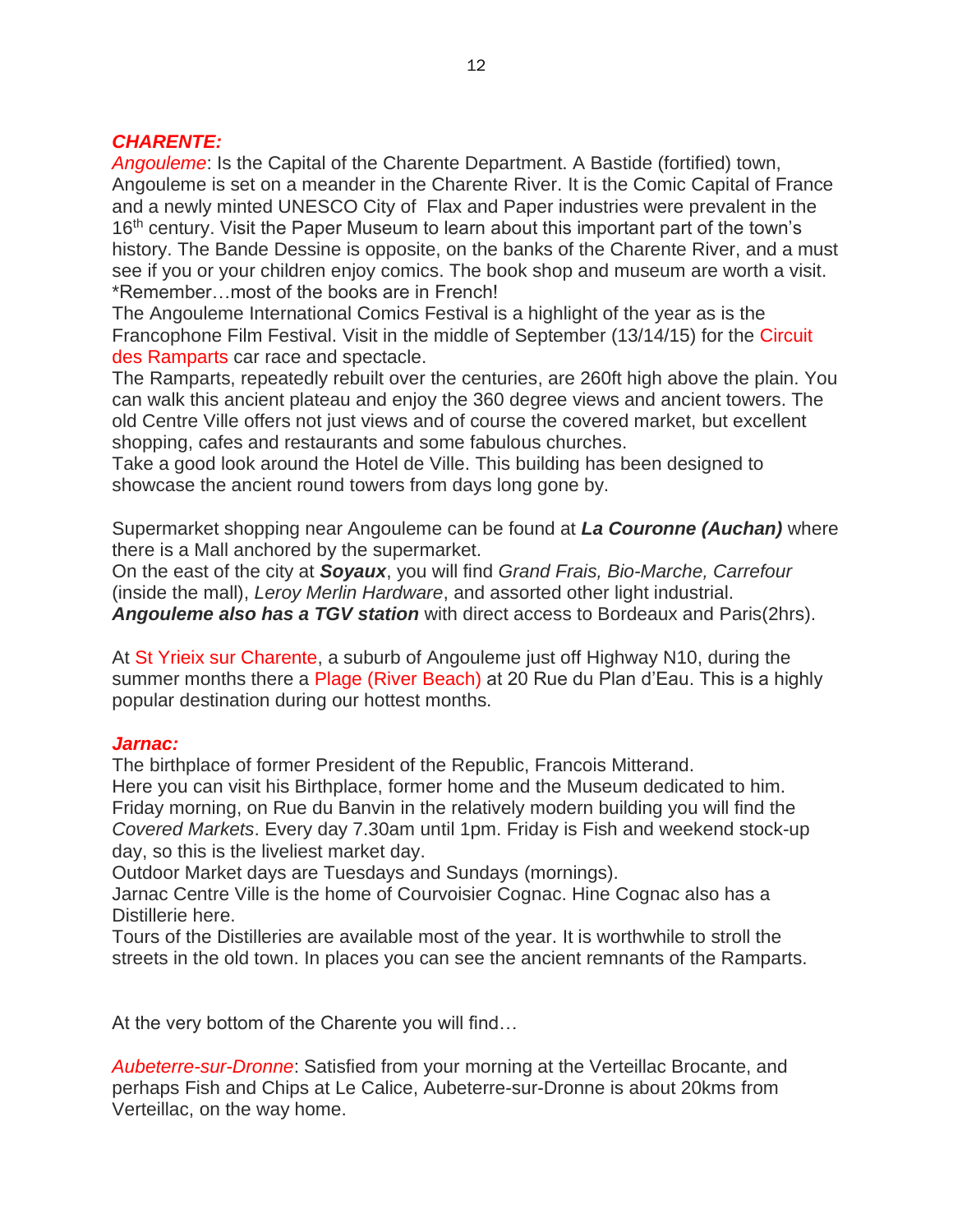Driving through stunning scenery on slim roads, one has to be mindful. Be sure to arrive in Aubeterre early enough to allow for a visit to the underground Monolithic Church. It is open all year from 9.30am to 7pm until 31<sup>st</sup> August. From Sept. 1<sup>st</sup>, 9.30am to 12.30pm and 2 to 6pm. Allow at least half an hour before closing.

At the bottom of the hill on which the town sits, you will find a Canoeing Center on the River Dronne. There is a beach if you wish to take a dip in the middle of summer. Driving up and down the hill is advisable, unless you want the exercise. You can drive to the top and park outside the Tourist Center and walk down hill to the Centre Ville where there are chocolate shops and enough cafes and restaurants to take your pick. Take time to wander the streets up and down, and some of the churches too. The views out over the Dronne Valley are stunning.

#### *Les Etapes du Cognac*

#### [www.cognacetapes.com](http://www.cognacetapes.com/)

These 4 signposted tourist trails with the logo of 'Les Etapes du Cognac', will introduce you to the charms of the Cognac trade and its people. There are over 200 approved halts (vintners, overnight stops, Restaurants, monuments) to guide you and welcome you to the vineyards of Charente & Charente-Maritime.

- 1. Les Etapes du Cognac (La Vigne)
- 2. Les Etapes du Cognac (le Fleuve)
- 3. Les Etapes du Cognac (La Pierre)
- 4. Les Etapes du Cognac (Traditions)

Whether your interests are epicurean, cultural or idly curious, Les Etapes du Cognac reveal the many aspects of cognac.

Each Halt guarantees a quality reception, approved under the network's special charters. You can follow the trails at your own speed, according to the season and its activities.

The Green 'Cognac and Vine' trail takes you in search of the roots of the Charentais vineyards, discovering the professionals involved in the transformation of grapes into eau-de-vie from the vines to the distillery.

The Indigo 'Cognac and River' trail hugs the course of the Charente River, evoking the days when flat-bottomed barges or Gabares delivered the precious cargo to the sea for export. This trail links the river ports and the wine-producing towns.

The Golden 'Cognac and Stone' trail punctuated by Gallo-Roman ruins, churches and Chateaux, retraces the area's history. Across the chalklands, it winds through the villages of the Grand Vineyards.

The Ruby 'Cognac and Traditions' trail rolls over the hillside vineyards, revealing the generosity of the Saintongeais people, their village fetes, fairs and other local festivities.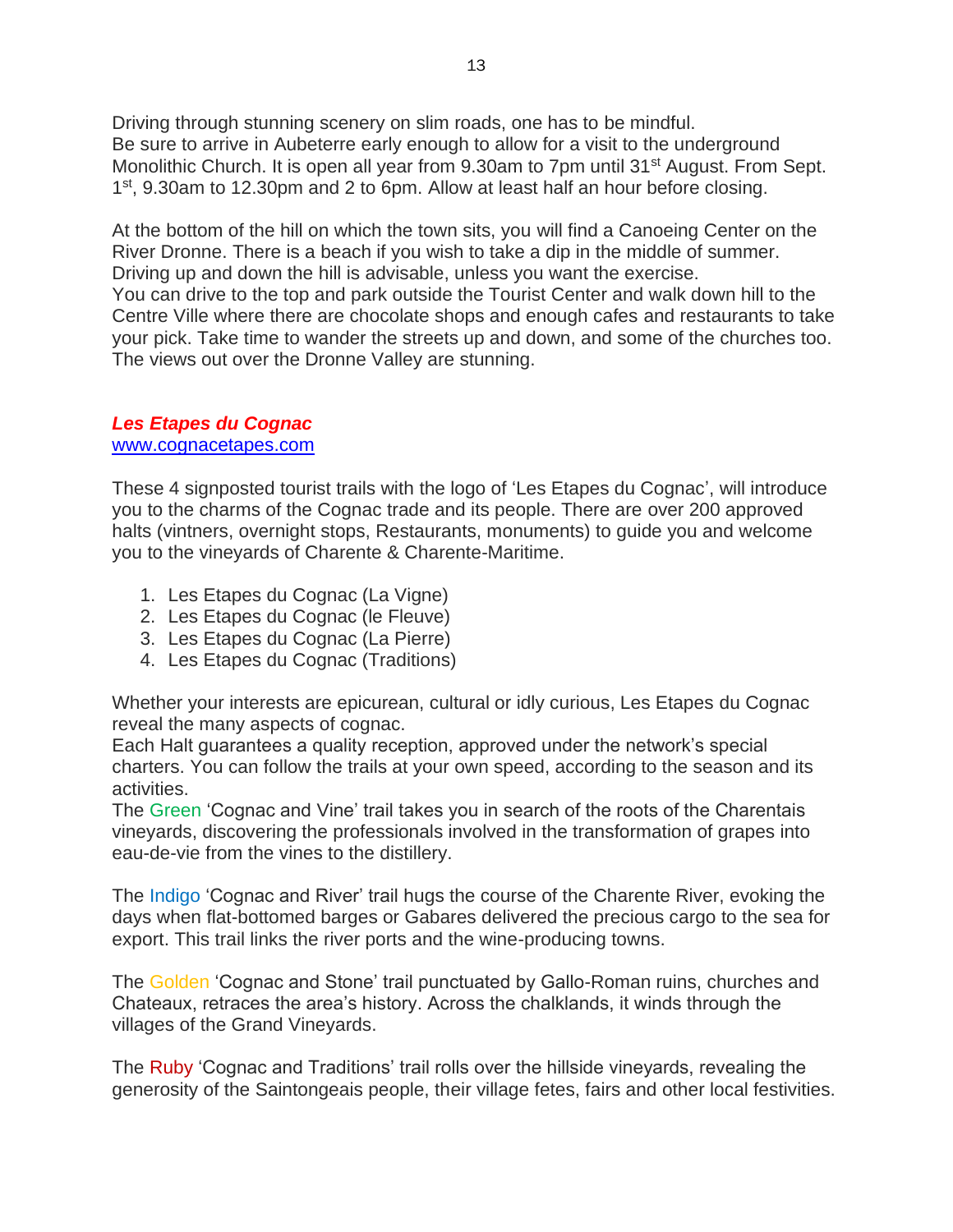

#### *COGNAC - Why here?*

The freak coincidence of a sunny ocean climate and the restraints of  $13<sup>th</sup>$  century commerce led wine merchants to distill their goods to make what Victor Hugo called the 'Liquor of the Gods'.

Cognac is a blend of eaux-de-vie of different ages and origins. Legally, a three-star cognac must be two to three years old, a VSOP at least four, a Napoleon eight, and an XO ten.

Only three white grape varieties are permitted: Ugni blanc (95%0, folle blanc and colombard (5%), making a light wine which is acid for drinking but great for distilling.

Harvesting takes place in late September through early October and the grapes are crushed straight from the vines before the juice is set to ferment for three weeks – a delicate operation.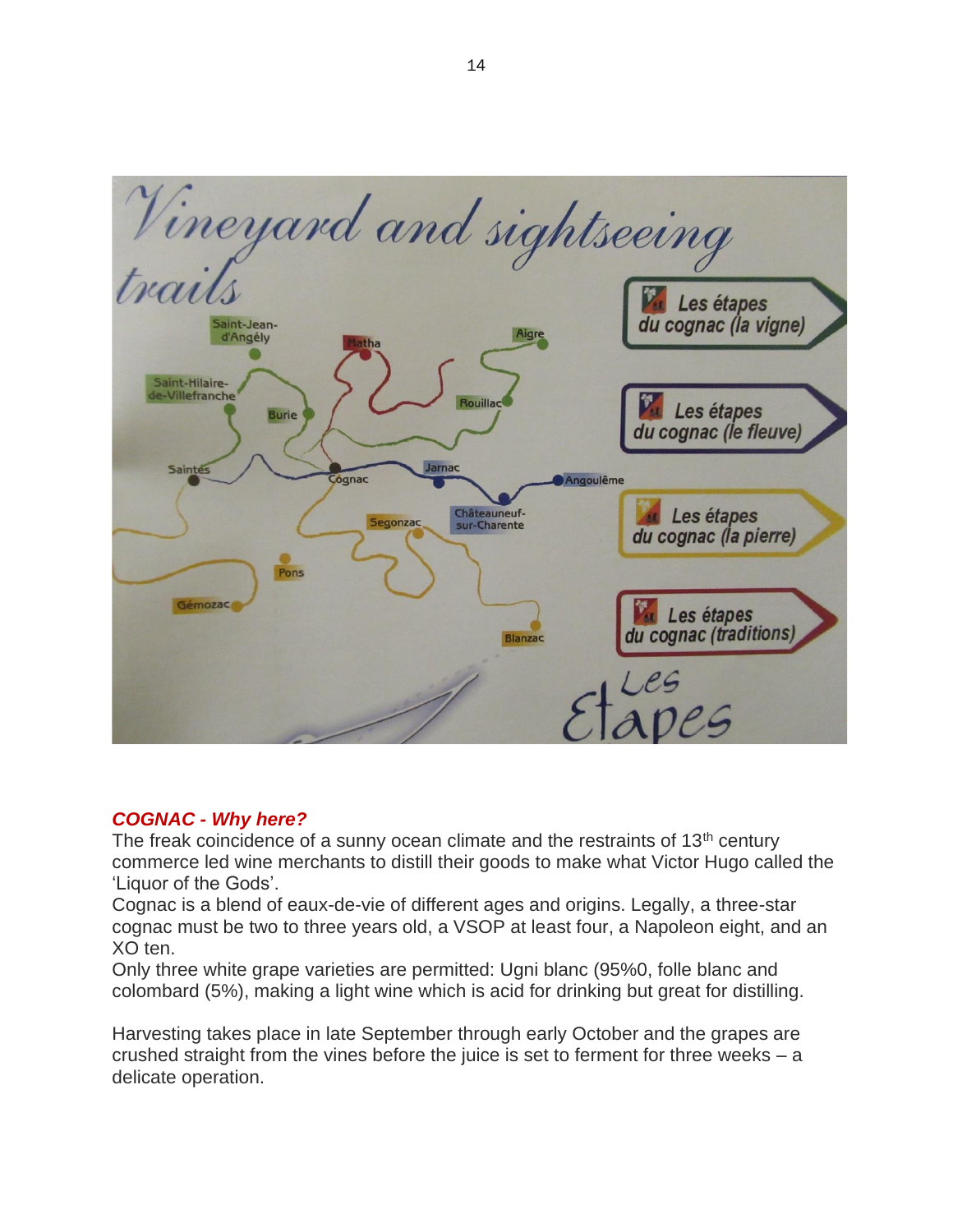#### **Golf:**

This area is well served with superb Golf Courses which make this an ideal year-round Golfing destination.

Golf du Cognac lies between the towns of Jarnac and Cognac on the banks of the Charente River. It is an 18-hole parkland course designed by Jean Garaialde. It also has an excellent Restaurant.

4kms south of Angouleme, half an hour's drive away, is Golf Club de l'Hirondelle. It is 35 hectares of woodland course in St Martin's Wood.

The 3rd course is Centre d'Entrainment Golf les Pleites Chaumes.

All of the local main towns have reasonable Golf Courses.

#### **Water Sports:**

The Charente River is close by where water sports can be enjoyed in Cognac, Jarnac and also Chateauneuf-sur-Charente at the Base de Loisiers/Nautique. The pretty town of Mansle, approx. 40 mins away is also on the Charente River and has a Base Nautique where canoes can be rented. Alongside this is a Camping ground where there is a small restaurant and bar.

Le Boat rentals have a base at Jarnac on the river.

If you just want to enjoy a picnic in a quiet verdant setting, try the small riverside town of Bourg Charente, just 5kms from Jarnac. Opposite the town, the iconic roof of Chateau Bourg rises above the trees. There is a popular swimming hole with rope swing across the bridge, and on a quiet stretch of the Charente River. Chateau Bourg is owned by the makers of Grand Marnier. The production facility is right there in Bourg-Charente.

Cognac Canoe Club, Cognac

Canoe Kayak Aubeterre, Aubeterre sur Dronne Base Nautique, Mansle Randonnee Fluviale, Jarnac [\(www.randonneefluviale.fr\)](http://www.randonneefluviale.fr/) Club Canoe, Jarnac (9 euros for 2 hrs)

BIKE HIRE: [www.bikehiredirect.com](http://www.bikehiredirect.com/) for Free delivery and collection. Helmets included with rental. Biking Routes: [www.bikehiredirect.com/cycling-in-charente.php](http://www.bikehiredirect.com/cycling-in-charente.php)

# **Other activities**:

Mysterra, a Labyrinthe in Mentendre

KartExtreme. Kart racing/circuit at St Genis de Saintonge

Aunis Karting. Karting at Le Thou. [kartouest@wanadoo.fr](mailto:kartouest@wanadoo.fr)

Jumporena. Trampoline Park, at Bordeaux Begles

Chatelaillon Aquatic Center. Chatelaillon Plage, near La Rochelle.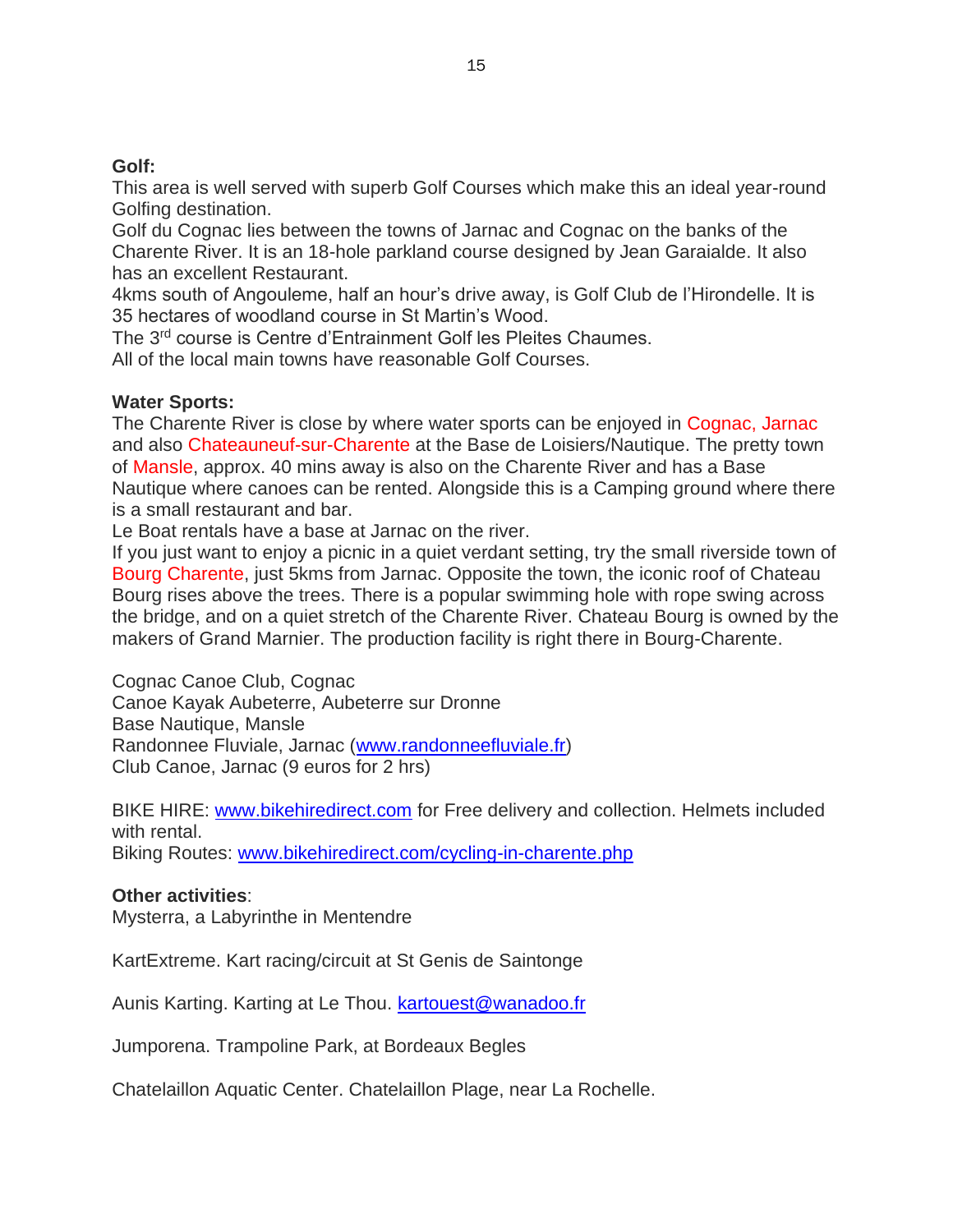### *Banking:*

#### *Jarnac:*

*BNP Paribas, 13 Pl du Chat*

*Groupama –Centre-Atlantique, 29 Rue de Conde*

*Credit Mutuel, 18 Rue Gabriel*

*Caisse d'Epargne, 8 Pl du Baloir*

*Banque Postale, 5 bis, Pl Jean Jaures*

*Credit Agricole, 7, Rue des Moines*

*Chateaubernard:*

*Groupama, Rue de l'Anisserie*

*Banque Populaire, 2 Rue des Vauzelles*

*St Meme Les Carrieres:* 

*Banque Postale, Le Bourg, 16720* 

*Segonzac:*

*Caisse d'Epargne, 5 Rue illardet*

*Credit Agricole, 6 Pierre Frapin*

#### *What to eat in Aquitaine:*

Lamb, Duck, Geese, Capon and Beef. Foie Gras, Goat cheese.

Truffles (Jarnac is the Truffle capital of the Charente).

Crayfish, Hake and Sardines, Scallops, Arcachon Oysters, Ile d'Orleron Oysters, Ile de Re Oysters, Mussels

Bayonne Ham, Confit de Canard, Magret de Canard aux Cepes,

Gateaux aux Noix, Gateau Basque, Prunes, Walnuts and Almonds, Creamy Goat cheese Cabecou, Ewes's milk cheese Tomme de Brebis, Canneles de Bordeaux, Tourtiere aux pruneaux, Touron.